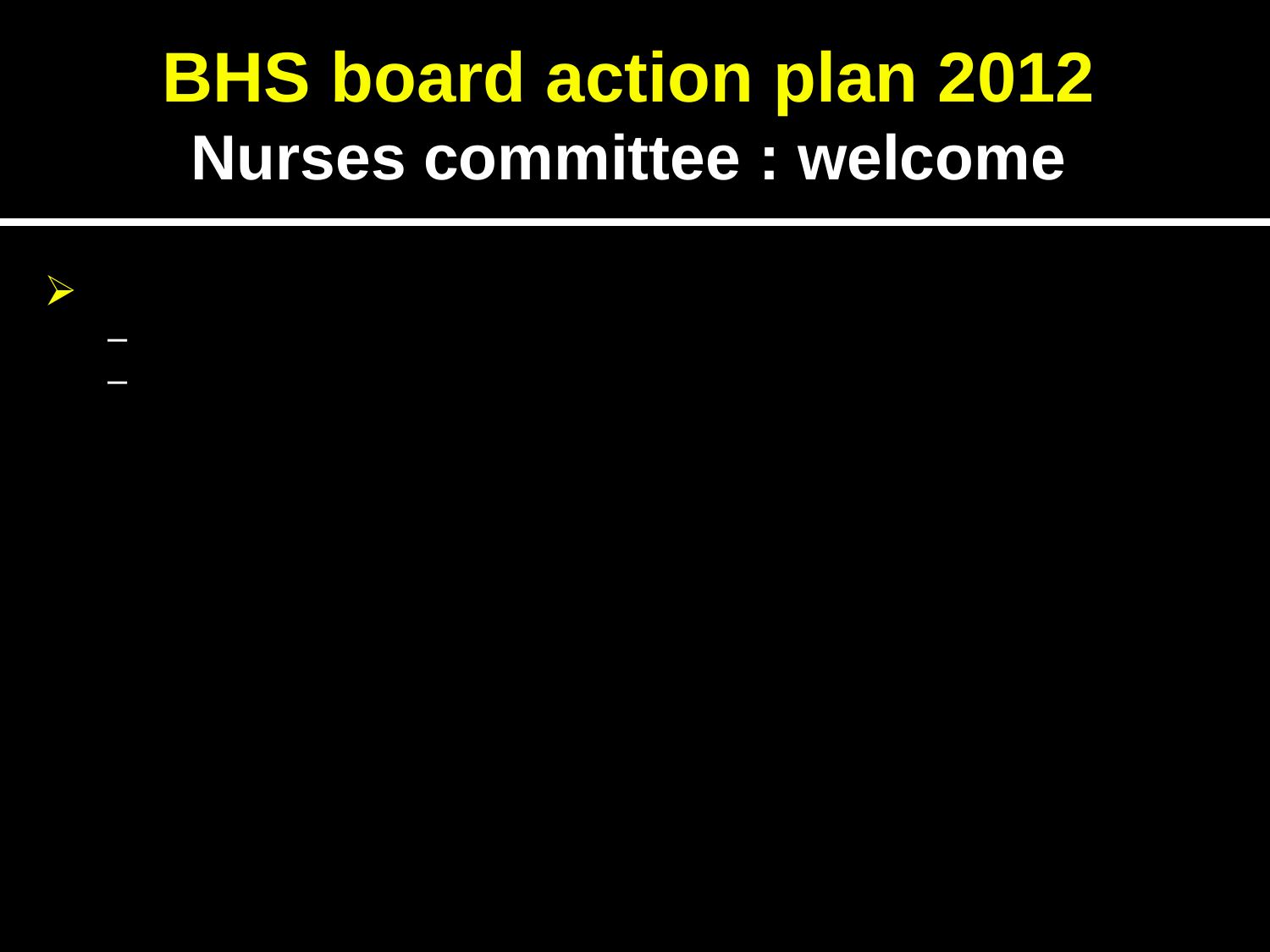# **BHS board action plan 2012 Clinical affairs : CRA**

## **Tasks**

- **Protocol preparation : ICF, forms, statistical review …**
- **Protocol submission : EC, AFMPS/FAGG, ClinicalTrials.gov**
- **Protocol initiation & contracts with centers**
- **SAE monitoring**
- **Data collection monitoring and entry into database**

## **Supervision**

- **General : BHS board & councillor for clinical affairs**
- **Daily : PI of clinical trials at location**
- **In an environment with local CRAs**

## **Location : at center active in such trials**

- → CRA # 1 in Liège (Transplant committee trials)
- **→ future CRA at other location as needed**
- **½ FTE**
- **Call to be published January 30 <b>SOP**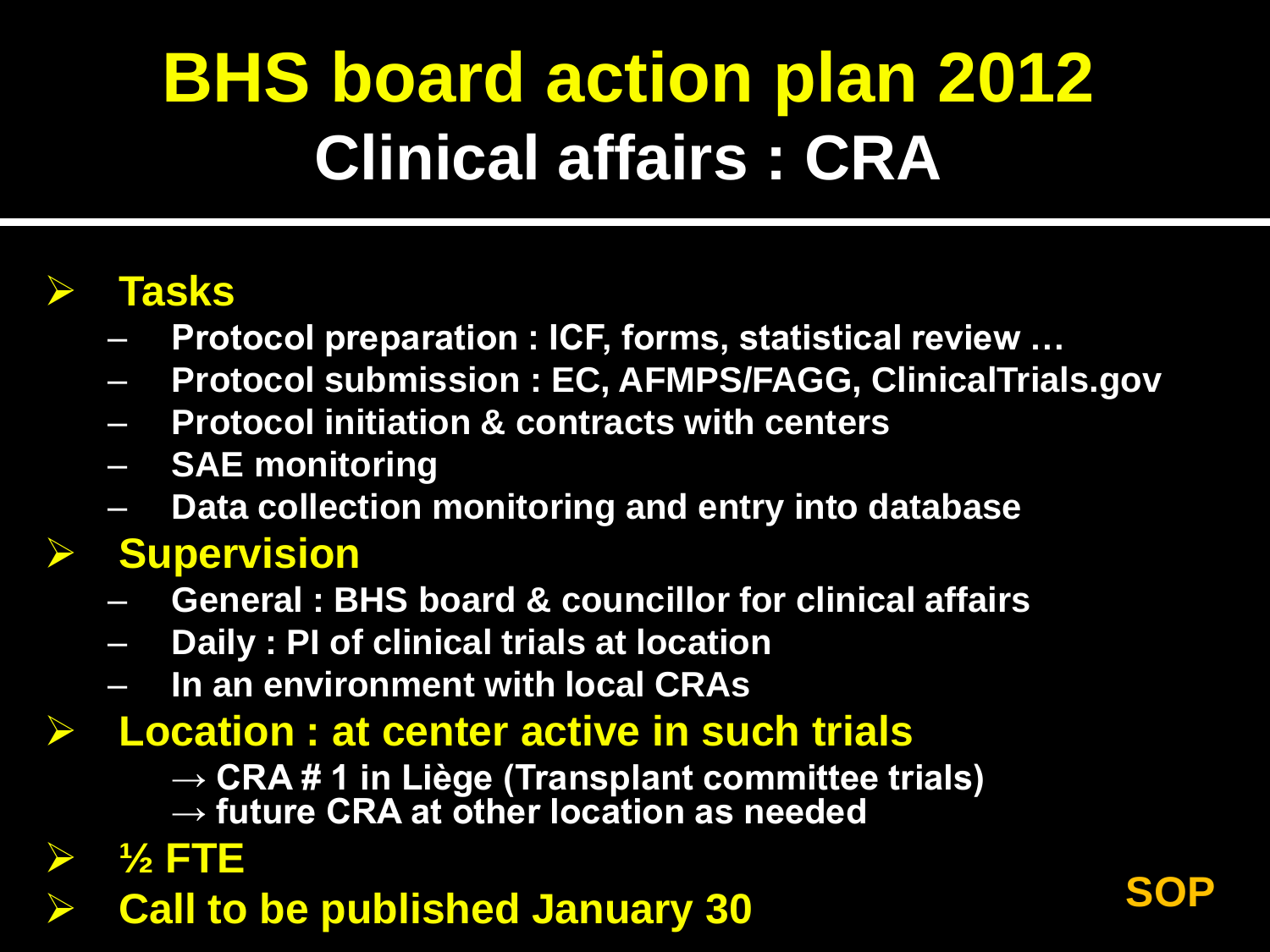#### La Société Belge d'Hématologie (Belgian Hematological Society, BHS) recrute



UN ATTACHE DE RECHERCHE CLINIQUE (ARC) (H/F)

#### Description générale de la fonction :

- Participer à la mise en place et au suivi des études cliniques menées par la BHS en accord avec les recommandations GCP (« Good Clinical Practice »). Globalement, l'ARC de la BHS appuie les chercheurs cliniciens et est le garant de la qualité des essais cliniques menés par la **BHS**
- · L'attaché de recherche clinique de la BHS sera amené à :
	- o collaborer à l'identification des investigateurs
	- o participer à la soumission des protocoles aux autorités
	- o préparer et lancer les inclusions ainsi que l'ouverture des centres BHS
	- o assurer le monitoring, rédiger les rapports de monitoring
	- planifier et maintenir un niveau de contact régulier avec les investigateurs o
	- o être garant des délais, des procédures et de la qualité des résultats obtenus
	- o présenter et négocier les mesures correctives à mettre en place
	- o coordonner les envois des cahiers d'observation
- Ces fonctions peuvent impliquer des déplacements dans les hôpitaux belges participant aux études, bien que cela soit maintenu au minimum.
- Engagement début 2012.
- Prestation à mi-temps. Si souhaité, le service d'hématologie du CHU de Liège peut proposer d'engager jusqu'à concurrence d'un temps plein, pour une fonction similaire.
- Contrat d'un an renouvelable.
- Localisation : CHU de Liège Sart Tilman, service d'hématologie clinique. ۰
- · L'attaché de recherche clinique de la BHS dépendra hiérarchiquement du conseil d'administration de la BHS qui définira ses missions. Pour son travail quotidien, il sera supervisé par les investigateurs du CHU de Liège en charge des études menées par la BHS. Il bénéficiera de contacts avec une équipe expérimentée de recherche clinique travaillant au CHU de Liège.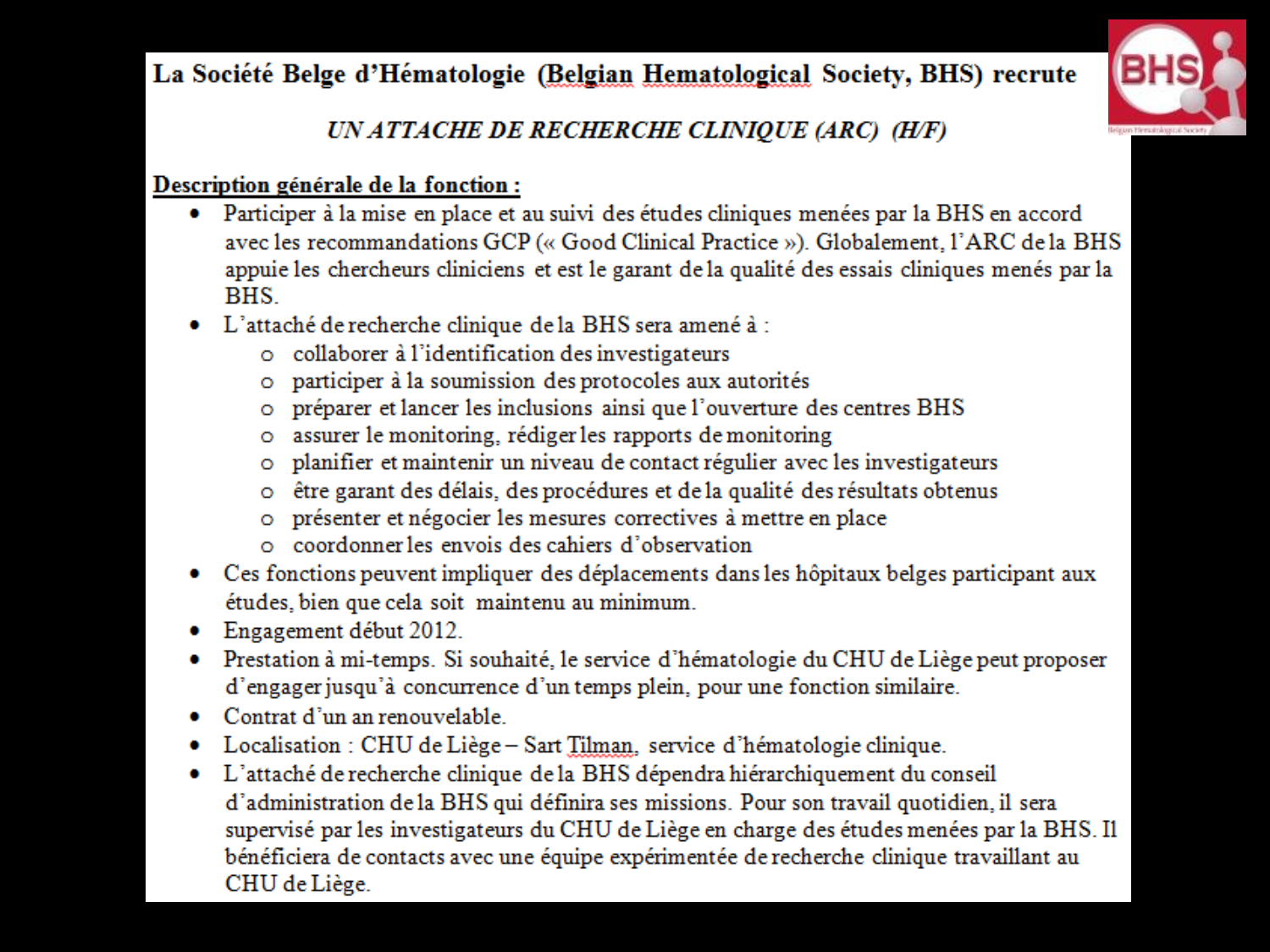### La Société Belge d'Hématologie (Belgian Hematological Society, BHS) recru



### UN ATTACHE DE RECHERCHE CLINIQUE (ARC) (H/F)

#### Conditions pour accéder à la fonction :

- Diplôme de type graduat/baccalauréat ou master, dans un domaine scientifique ou de santé (diplôme belge ou équivalent reconnu par la Fédération Wallonie-Bruxelles).
- Une expérience préalable dans le domaine de la recherche clinique est un atout ۰
- Une connaissance approfondie du néerlandais et du français est indispensable ۰
- Connaissance de l'anglais médical écrit ۰
- Accepter de se former aux bonnes pratiques cliniques (GCP) ۰
- Bonne maîtrise des outils bureautiques (Word, Excel, Power point, Outlook)

#### Profil:

- Sens de l'organisation du travail et des responsabilités
- Capacité à l'autonomie, nature pragmatique ۰
- Aptitudes relationnelles, entregent
- Esprit d'initiative

#### **Traitement mensuel brut:**

- Graduat/baccalauréat :  $2082,92 \in$  (temps plein),  $1041.46 \in$  (mi-temps) Grade PATO : gradué
- Master : 2759,86€ (temps plein), 1379,93 € (mi-temps) Grade PATO : licencié

Traitement au départ du grade câd sans valorisation d'ancienneté à l'index 1,5460 (juin 2011) à majorer éventuellement des allocations de foyer ou résidence. Possibilité de valorisation d'expérience professionnelle.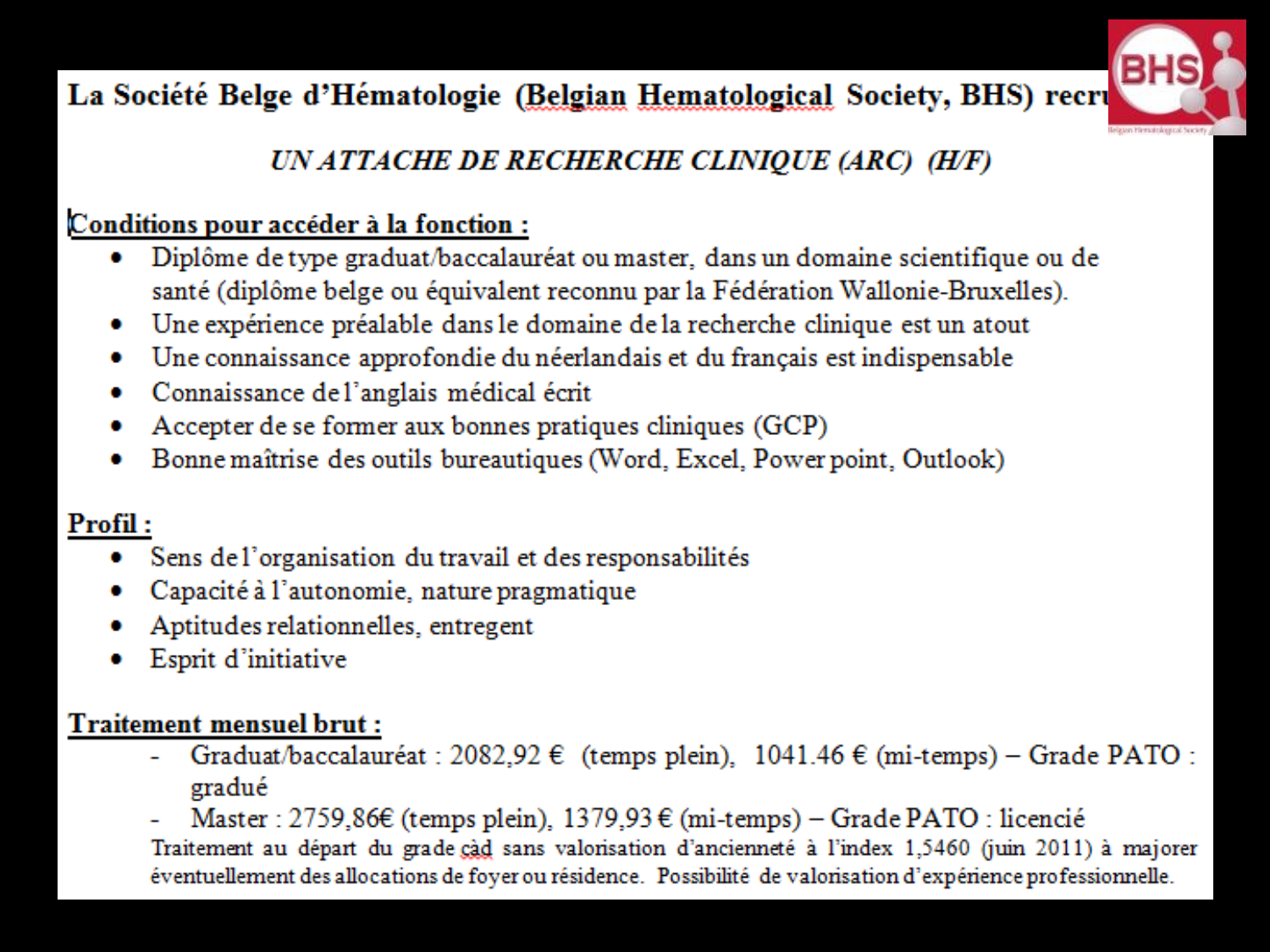### Dépôt des candidatures :



- Les candidatures doivent parvenir au Service du Personnel à l'attention de M S.BILLET-C.H.U. - Domaine du Sart Tilman à 4000 Liège,
	- par écrit,  $\sim 100$
	- par fax (n° 04/366.83.63)  $\omega_{\rm{max}}$
	- ou par mail (e-mail: recrutement@chu.ulg.ac.be)  $\sim 100$
- · Elles doivent être accompagnées :
	- d'une lettre de motivation (il doit y être indiqué le souhait éventuel ou non de  $\omega_{\rm{eff}}$ complémenter le mi-temps par un temps complémentaire de travail pour le service d'hématologie du CHU de Liège).
	- d'un curriculum vitae détaillé.  $\sim$  10  $\pm$
	- d'une copie de votre carte d'identité (avec photo de bonne qualité). a.
	- d'une copie du diplôme requis pour l'engagement (ou copie de la reconnaissance de  $\sim$  10  $\pm$ l'équivalence).
- Les candidats pré-sélectionnés sur base du CV seront convoqués pour des tests de bureautique et de langue (Français et Néerlandais).
- Les candidats seront ensuite convoqués pour une entrevue devant un jury composé notamment de médecins membres du bureau de la BHS.

#### Renseignements complémentaires :

sur la nature exacte des tâches liées à l'emploi, les candidats peuvent s'informer auprès de Monsieur le Professeur Y.BEGUIN, Président de la Belgian Hematological Society, tél. : 04/366.72.01

#### Il est vivement conseillé de vous informer préalablement sur la fonction à pourvoir.

à propos des formalités administratives, les candidats peuvent s'adresser au Service du Personnel ۰ - Recrutement - Mademoiselle C.POSKIN, tél. 04/366.74.23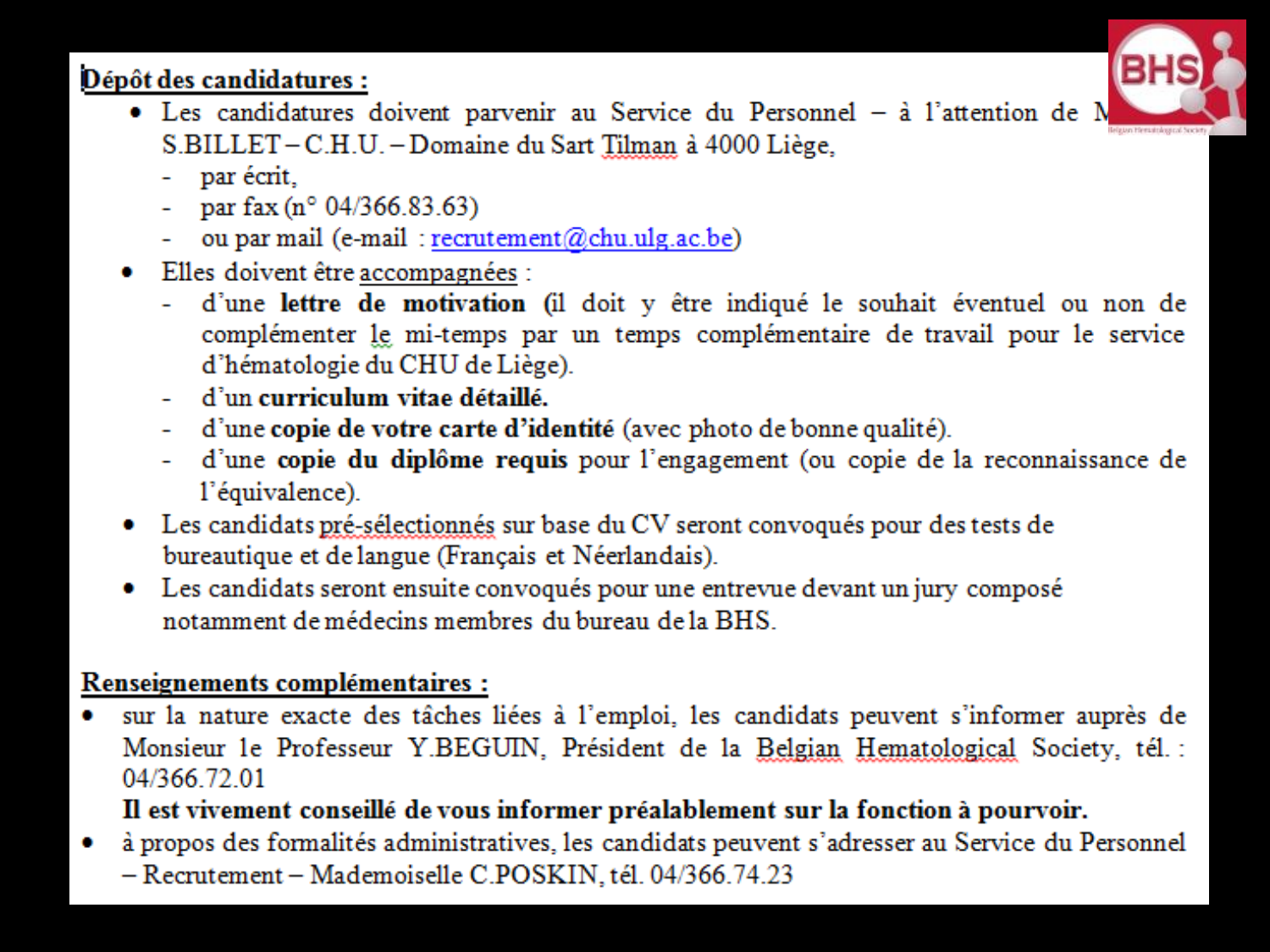# **BHS board action plan 2012 Nurses committee : election**

### **2 candidates for President**

- **Marijke Quaghebeur, nurse specialist Hematology, University Hospital Ghent**
- **Patrick Crombez, Head Nurse Department of Haematology, Bordet Institute**
	- **→ voting to take place in committee : chair for 1 year**
- **12 other candidates for membership**
	- **→ proposal : all candidates accepted**
- **9 additional members of the pre-congress group → ?**

## **3-4 meetings / year at Hof Ter Muschen (UCL St Luc)**

- **Organize nest year's nurses program at BHS GAM**
- **Decide on activities, guidelines, …**